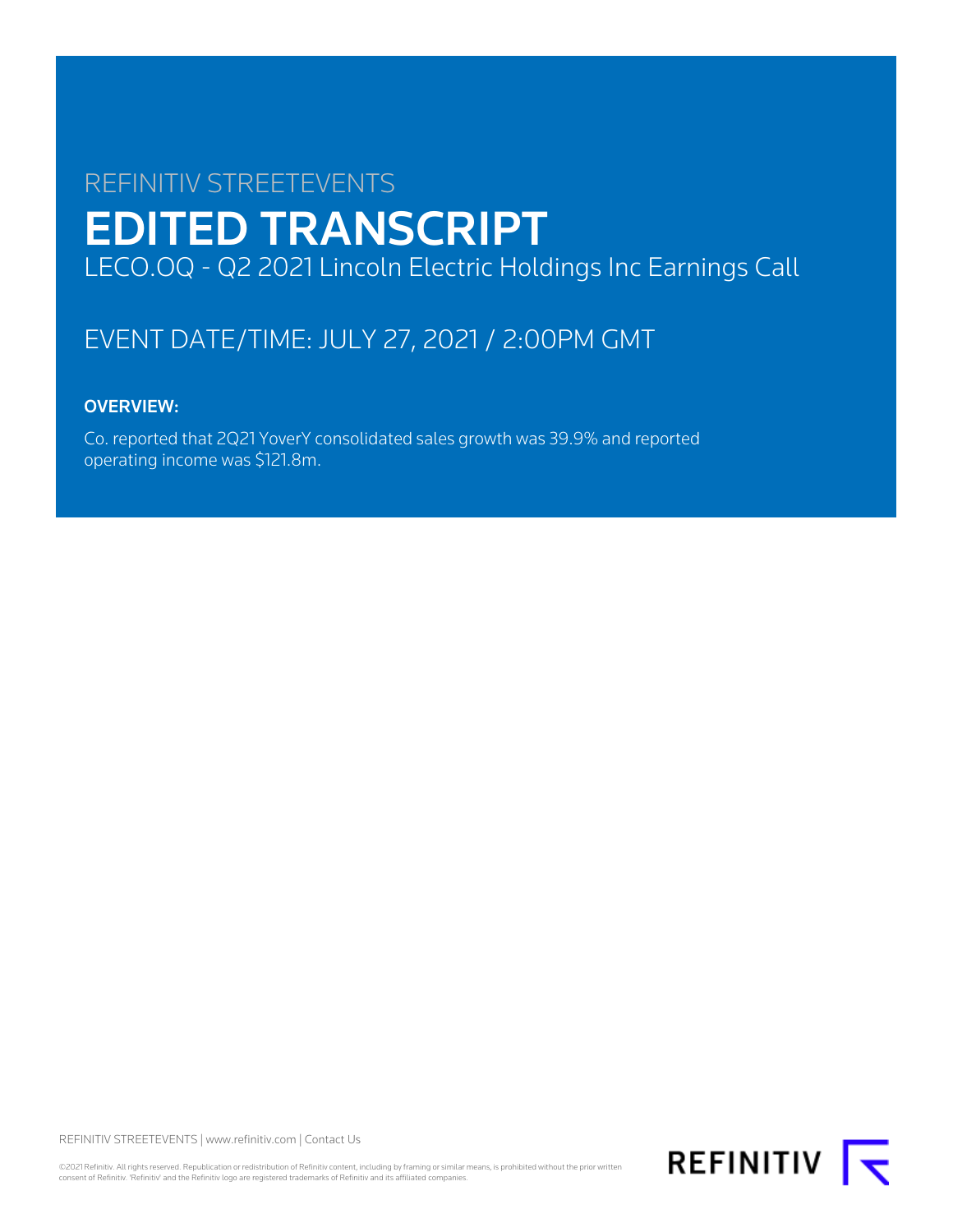## **CORPORATE PARTICIPANTS**

**[Amanda H. Butler](#page-1-0)** Lincoln Electric Holdings, Inc. - VP of IR & Communications **[Christopher L. Mapes](#page-2-0)** Lincoln Electric Holdings, Inc. - Chairman, President & CEO **[Gabriel Bruno](#page-3-0)** Lincoln Electric Holdings, Inc. - Executive VP, CFO & Treasurer

## **CONFERENCE CALL PARTICIPANTS**

**[Adam Michael Farley](#page-9-0)** Stifel, Nicolaus & Company, Incorporated, Research Division - Analyst **[Bryan Francis Blair](#page-4-0)** Oppenheimer & Co. Inc., Research Division - Director & Senior Analyst **[Dillon Gerard Cumming](#page-8-0)** Morgan Stanley, Research Division - Research Associate **[Mircea Dobre](#page-6-0)** Robert W. Baird & Co. Incorporated, Research Division - Senior Research Analyst **[Robert Stephen Barger](#page-7-0)** KeyBanc Capital Markets Inc., Research Division - MD & Equity Research Analyst **[Walter Scott Liptak](#page-10-0)** Seaport Research Partners - MD & Senior Industrials Analyst

## **PRESENTATION**

#### **Operator**

Greetings, and welcome to the Lincoln Electric 2021 Second Quarter Financial Results Conference Call. (Operator Instructions) And this call is being recorded.

<span id="page-1-0"></span>It is my pleasure to introduce your host, Amanda Butler, Vice President of Investor Relations and Communications. Thank you. You may begin.

## **Amanda H. Butler** - Lincoln Electric Holdings, Inc. - VP of IR & Communications

Good morning, Cara, and good morning, everyone. Welcome to Lincoln Electric's Second Quarter 2021 Conference. We released our financial results earlier today, and you can find our release as an attachment to this call's slide presentation as well as on the Lincoln Electric website at lincolnelectric.com, in the Investor Relations section.

Joining me on the call today is Chris Mapes, Lincoln's Chairman, President and Chief Executive Officer; and Gabe Bruno, our Chief Financial Officer. Chris will begin the discussion with an overview of our results and business trends, and Gabe will cover our second quarter financial performance in more detail. Following our prepared remarks, we're happy to take your questions.

Before we start our discussion, though, please note that certain statements made during this call may be forward-looking, and actual results may differ materially from our expectations due to a number of risk factors. A discussion of some of the risks and uncertainties that may affect our results are provided in our press release and in our SEC filings on Forms 10-K and 10-Q.

In addition, we discuss financial measures that do not conform to U.S. GAAP. A reconciliation of non-GAAP measures to the most comparable GAAP measure is found in the financial tables in our earnings release, which again is available in the Investor Relations section of our website at lincolnelectric.com.

And with that, I'll turn the call over to Chris Mapes. Chris?

 $\supset$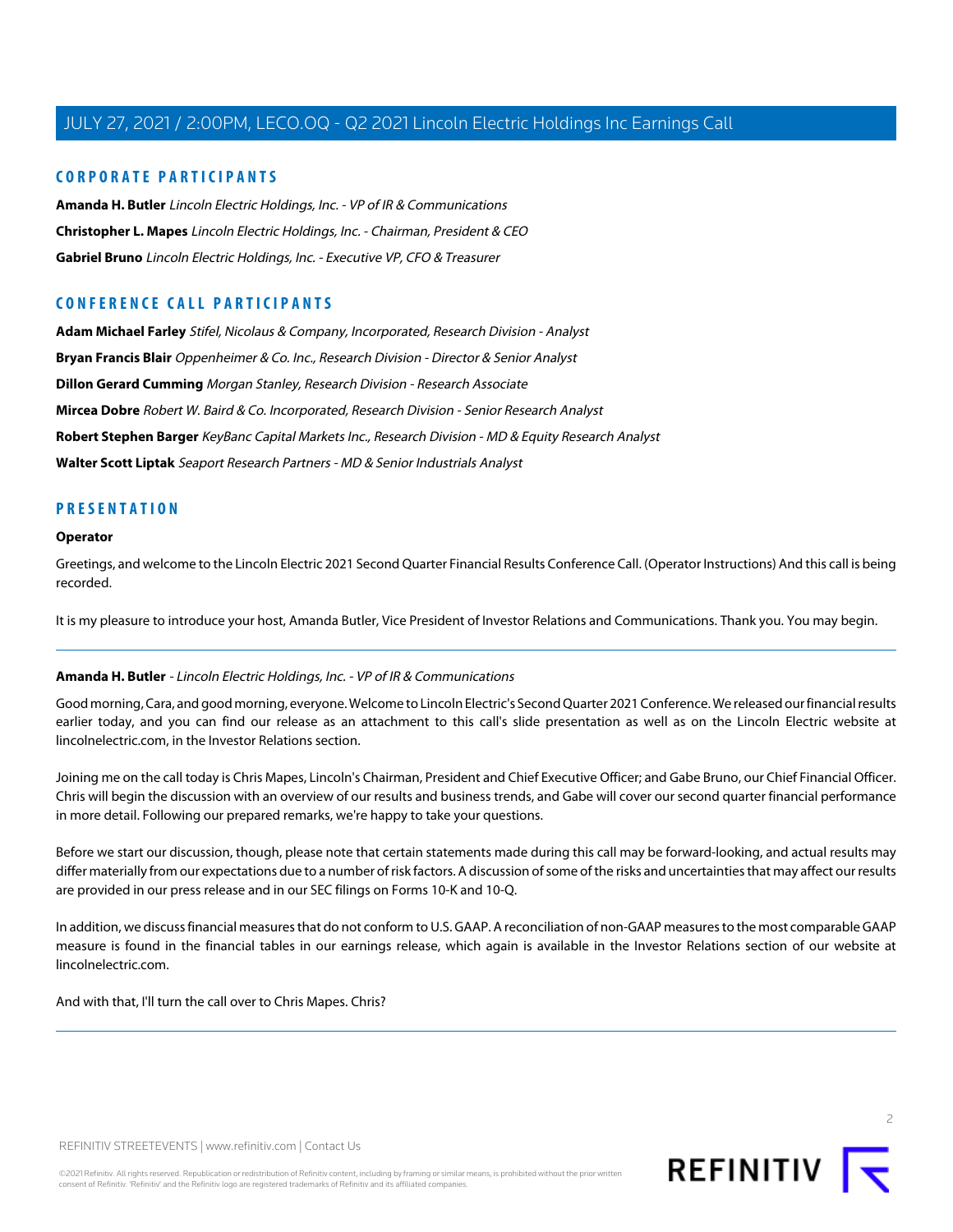## <span id="page-2-0"></span>**Christopher L. Mapes** - Lincoln Electric Holdings, Inc. - Chairman, President & CEO

Thank you, Amanda. Good morning, everyone. Turning to Slide 3. The second quarter marks the 1-year anniversary of COVID's significant impact across our business, and our team has done a tremendous job persevering through this challenge. Many of the regions we operate in are starting to return to more normalized business activity. However, we remain vigilant on rising global COVID cases and are continuing to operate under stringent best practice health and wellness protocols to ensure our employees' safety.

Turning to Slide 4 for second quarter highlights. I'm pleased to report that we achieved record earnings in the quarter driven by record sales, diligent price/cost management, increased productivity and the benefits of our prior cost reduction actions. I would like to thank our employees, our customers and our partners who continue to excel in such a challenging operating environment.

Sales increased approximately 40% in the quarter or 36% on an organic basis on broad recovery momentum from the prior year trough. Consolidated sales as well as International Welding and Harris Products Group sales trended above 2019 levels, and we expect Americas Welding to inflect positively in the third quarter.

Our team did an outstanding job addressing supply chain constraints and inflationary headwinds in the quarter. We leveraged our elevated inventory levels and supply chain partners to maintain product availability across substantially all of our portfolio, reaffirming Lincoln as a trusted and reliable supplier during this challenging period.

We also effectively managed raw material inflation through pricing actions and improved productivity, which resulted in neutral price/cost year-to-date. We will continue to monitor inflationary pressures in the business as we move forward.

Higher productivity, structural cost savings and disciplined management of discretionary spending offset higher employee costs which resulted in a near doubling of our adjusted operating income to \$125 million and a 440 basis point increase to our adjusted operating income margin to 15.1%. I'm pleased to report that the International Welding segment achieved their double-digit EBIT margin goal in the quarter with an 11.6% adjusted EBIT margin.

Adjusted earnings per share increased approximately 109% to \$1.67, a record second quarter performance. Return on invested capital improved 280 basis points to 21.4%, and cash flow from operations remained strong. We returned approximately \$55 million to shareholders with \$25 million in share repurchases and paid out \$30 million in dividends.

Looking at the second quarter demand in more detail on Slide 5, trends remained strong through the quarter, ending with backlogs above 2019 levels. Organic sales increased 36% and all reportable segments, geographic regions and main product families achieved improved performance year-over-year and sequentially.

Equipment and consumable organic sales increased by approximately 40%, and are trending above 2019 levels. Automation organic sales inflected a high-teens percent growth as customers begin to reinvest in capital equipment.

With 80% of our revenue driven by growing end markets, we believe we are in the early stages of an industrial expansion. In the second quarter, we achieved a near doubling of organic sales in automotive transportation and strong double-digit percent growth in heavy industries, general industries and construction infrastructure. Energy remained challenged, but declines continue to narrow, and we achieved modest growth in downstream applications.

Moving to Slide 6. We're entering the third quarter, expecting continued year-over-year growth in our Welding segments with high backlog levels. Our Harris segment faces more challenging comparisons in the second half of the year due to a spike in prior year retail channel sales and higher price levels. But we expect continued momentum in the second half based on current order levels.

Overall, customer sentiment continues to be positive, yet cautious on supply chain, labor constraints and COVID-related disruptions, which may impact the timing of orders and deliveries. We remain focused on safety at Lincoln Electric and servicing customers with ample supply which positions us well to capitalize on near-term growth opportunities in this early stage of an industrial growth cycle.



3

REFINITIV STREETEVENTS | [www.refinitiv.com](https://www.refinitiv.com/) | [Contact Us](https://www.refinitiv.com/en/contact-us)

©2021 Refinitiv. All rights reserved. Republication or redistribution of Refinitiv content, including by framing or similar means, is prohibited without the prior written consent of Refinitiv. 'Refinitiv' and the Refinitiv logo are registered trademarks of Refinitiv and its affiliated companies.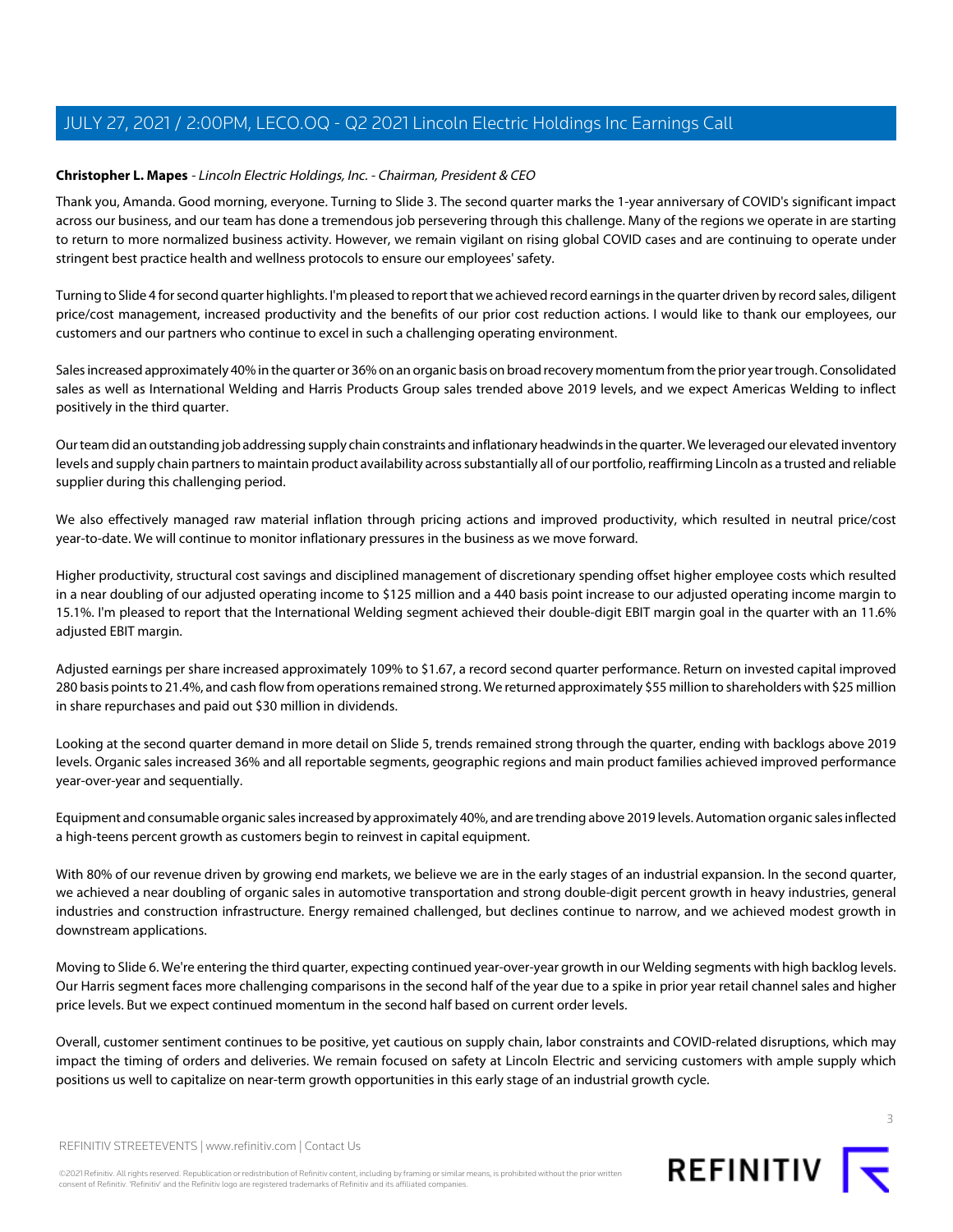Given the demand trends and the incremental pricing actions we have taken, we are adjusting our full year top line organic sales assumption to now be in the high teens percent range as compared with the previous low to mid-teens percent range. As stated before, this range does not include any future pricing actions, which may be warranted.

We are still assuming standard seasonality in the business for volume performance, with third quarter sales generally flat to slightly lower than second quarter results. We're also still expecting a full year incremental adjusted operating income margin in the high 20% range.

As we manage the business, we're focused on growth, innovation and acquisitions that are core tenets of our higher standard 2025 strategy. We're currently integrating our recent Zeman automation acquisition, maintain a full M&A pipeline and are looking forward to a series of product launches in the second half of the year, including yesterday's launch of our industry-leading enhanced IoT solution, CheckPoint.

<span id="page-3-0"></span>And now I'll pass the call to Gabe to cover second quarter financials in more detail.

## **Gabriel Bruno** - Lincoln Electric Holdings, Inc. - Executive VP, CFO & Treasurer

Thank you, Chris. Moving to Slide 7. Our consolidated second quarter sales increased 39.9% due to 26% higher volumes, a 10% benefit from price, and a 3.3% favorable impact from foreign exchange, and a 60 basis point benefit from the Zeman acquisition.

Our gross profit margin increased 110 basis points to 33.2% as benefits from volumes and cost reduction actions were offset by higher raw material and freight costs, including a \$9.5 million LIFO charge. LIFO charges for the first 6 months were approximately \$13 million, and we expect an equivalent charge in the second half of the year.

Price/cost in the quarter was slightly positive and neutral year-to-date. We continue to target neutral price/cost on a full year basis as we work to mitigate inflation, including LIFO charges.

Our SG&A expense increased 19.9% or \$25 million to \$152 million in the quarter. Higher incentive compensation and employee costs represented substantially all of the increase, and we incurred \$3 million in unfavorable foreign exchange. We expect 2021 SG&A expense to remain at this level through the balance of the year due to higher wage and incentive compensation. SG&A as a percent of sales decreased 310 basis points to 18.3% due to higher sales.

Reported operating income increased 206.4% to \$121.8 million or 14.7% of sales. Operating income included approximately \$3.3 million of special items. Excluding special items, adjusted operating income increased 98.6% to \$125.1 million or 15.1% of sales, a 440 basis point increase versus the prior year.

Adjusted operating income benefited from improved volumes, cost reduction benefits and diligent price/cost management, which generated a 26.3% incremental margin. For the 6 months, incremental margins were 28.5%.

Our second quarter effective tax rate was 18.3% or 17.9% on an adjusted basis due to our mix of earnings and discrete items. This compares with a 19.8% effective tax rate or 20.3% on an adjusted basis in the prior year period. We expect our full year 2021 effective tax rate to be in the low 20% range, subject to the mix of earnings and anticipated extent of discrete tax items.

Second quarter diluted earnings per share increased 255.6% to \$1.60 compared with \$0.45 in the prior year. Excluding special items, adjusted diluted earnings per share increased 108.8% to a record \$1.67 in the quarter.

Now moving to our reportable segments on Slide 8. Americas Welding segment second quarter adjusted EBIT increased 80.2% to \$84.1 million. The adjusted EBIT margin increased 400 basis points to 16.9% from benefits of higher volumes, price/cost management and price cost -- prior cost reduction actions.





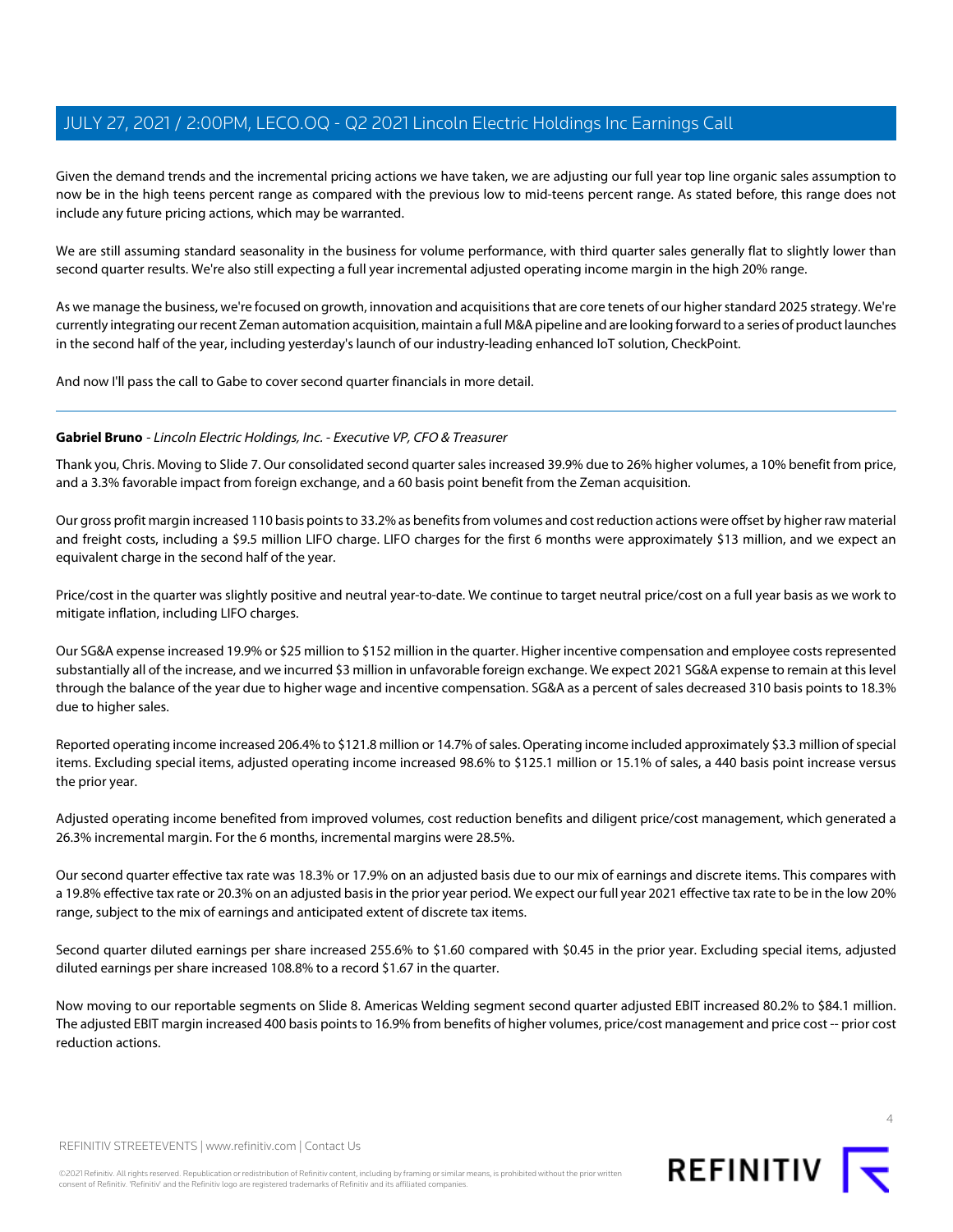Americas Welding organic sales increased 35.3% led by 27.1% higher volumes and an 8.2% benefit from pricing actions implemented to mitigate inflation. End market recovery remains strong across the Americas, led by growth in automotive transportation, heavy industries and general industries. Demand drove growth in all product areas, including automation. Energy remained challenged, but we believe is in the early stages of a recovery.

Moving to Slide 9. The International Welding segment's adjusted EBIT increased 209.8% to \$30 million. The adjusted EBIT margin increased 630 basis points to 11.6% on higher volumes, the benefits of operational improvement initiatives and price/cost management.

Organic sales increased 33.8%, reflecting strong volume growth across Europe and the Asia Pacific region on accelerating regional demand. An increase in automotive transportation, heavy industry and general industrial demand were the primary growth drivers in the segment. The segment also benefited 2% from the April 1 Zeman acquisition, which we expect will generate approximately \$10 million of sales per quarter. Second quarter from -- second quarter sales from Zeman were lower due to the timing of revenue recognition.

Moving to the Harris Products Group on Slide 10. Second quarter adjusted EBIT increased 55.5% to \$18.2 million. Adjusted EBIT margin increased 100 basis points to 15.3% due to higher volumes, which were partially offset by higher employee costs. Organic sales increased 44% with 22.9% higher volumes, primarily from broad strength in Harris' end markets, led by HVAC and the North American retail channel as well as a 21.1% benefit from pricing actions taken to recover rising commodity costs, such as silver and copper in their consumable products.

Moving to Slide 11. We generated approximately \$100 million in cash flows from operations, which was impacted by \$25 million in higher tax payments. Cash conversion for the quarter was approximately 82%, and we continue to expect our full year cash conversion in excess of 90%. Working capital remains intentionally elevated to support the recovery and mitigate supply chain constraints.

Moving to Slide 12. Given strong execution, 21.4% ROIC performance and continued strength in cash flows, we continued to invest in growth in the quarter. We invested \$17.8 million in internal capital expenditures, and a net \$83.7 million, for the April 1 Zeman acquisition. We also returned approximately \$55 million to shareholders through share repurchases in our dividend program.

Looking ahead, we continue to expect our annual CapEx program to be \$65 million to \$75 million, and we will continue to repurchase shares opportunistically. We maintained ample liquidity with \$767 million in the second quarter. With no near-term debt maturities and expectations of cash conversion in excess of 90%, we are focused on further investing in growth and returning cash to shareholders.

With that, I would like to turn the call over for questions. Cara?

## **QUESTIONS AND ANSWERS**

#### **Operator**

<span id="page-4-0"></span>(Operator Instructions)

Your first question comes from the line of Bryan Blair with Oppenheimer.

**Bryan Francis Blair** - Oppenheimer & Co. Inc., Research Division - Director & Senior Analyst

Very solid quarter. Chris, you seem to really emphasize that we're in the early stage of an industrial expansion. We're on the same page with that. But it has been a while since we've had a healthy industrial cycle. Hoping you could offer a little more color on what drives your team's confidence in having some real demand runway.

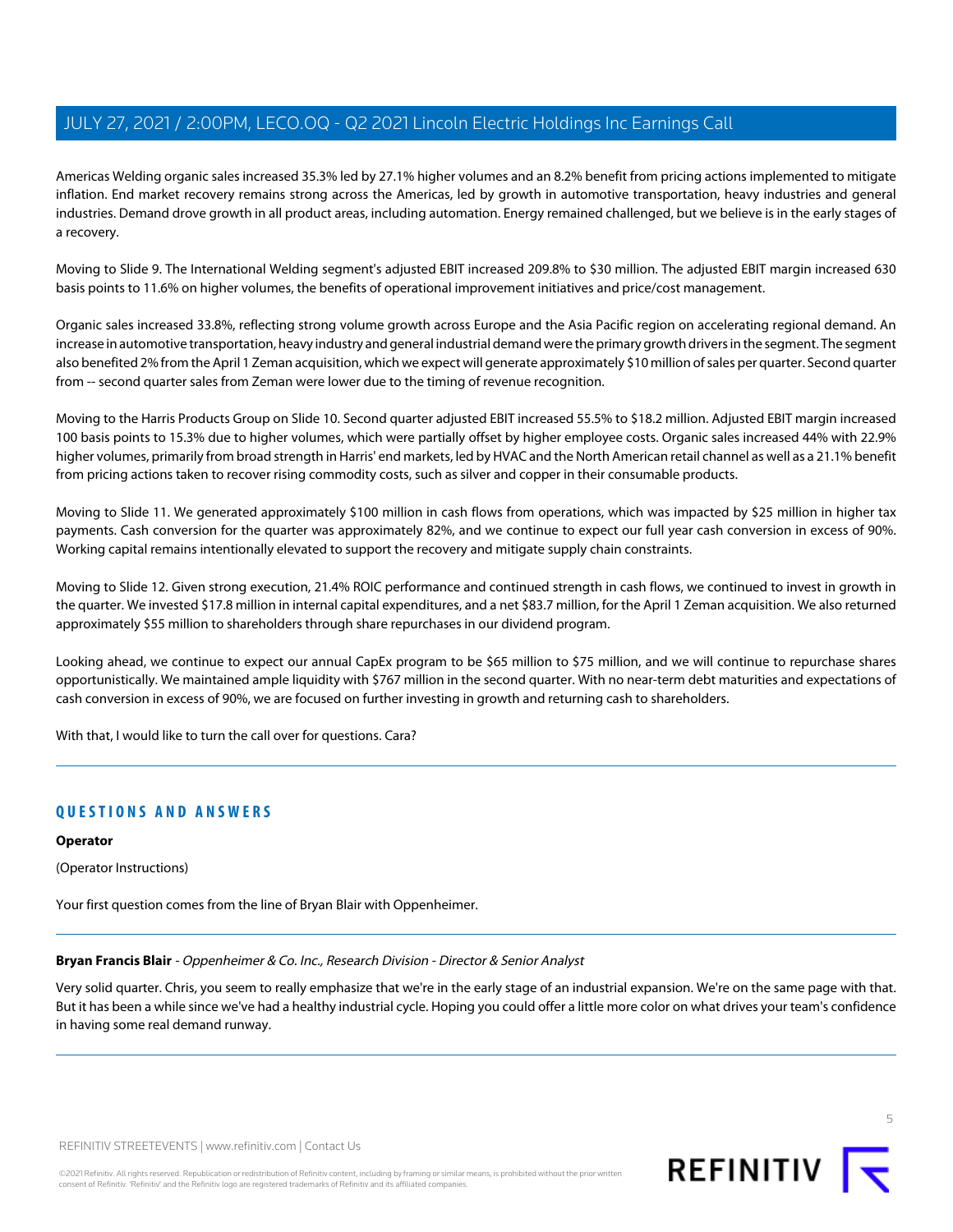## **Christopher L. Mapes** - Lincoln Electric Holdings, Inc. - Chairman, President & CEO

Well, I would say a couple of things, Bryan. First is just the momentum we see across the breadth of the business as well as some of the that we see within the specific segments. I think an example of that would be the mining segment. It's been a while since we've seen a really strong mining segment within the business. You see the escalation in some of those commodity input costs that they've got from the mining side, whether that would be iron ore or copper or coal. And quite frankly, that drives demand and drives activity and replacement activity within those industries.

And that's just an example of one of them. But I do feel like we're entering and in the early stages. We can maybe look back and argue whether we're a quarter in or 2 quarters in, but I believe we're at the early start of a more positive industrial cycle. And I certainly see that as very positive for our business here at Lincoln Electric.

#### **Bryan Francis Blair** - Oppenheimer & Co. Inc., Research Division - Director & Senior Analyst

All makes sense. And great to see automation return to growth in the quarter. Is there any incremental detail you can offer on automation or order rates expected back half growth? And also, I know it's early days of owning the asset, but it would be great to hear a little more on Zeman integration and had a combination of SBA and PythonX is impacting growth prospects in structural steel.

## **Christopher L. Mapes** - Lincoln Electric Holdings, Inc. - Chairman, President & CEO

Well, I'll talk a little bit about Zeman, and then I'll let Gabe give you a couple of comments about automation broadly. But I'll tell you, I'm happy with the projections that we think we have with the automation business. It's turned a little earlier than we had expected, and the team is really working hard at it.

At the Zeman acquisition, I think it's just the right strategic fit in a growing global segment for Lincoln Electric at the right time. So many individuals are very familiar with our Python technology, really a market-leading technology out there for robotic cutting, for that structural steel industry. And now we can provide another solution for that marketplace for them to be able to assemble the structural steel pieces for that industry.

And I will tell you, I've already talked to a couple of customers out there in the marketplace, and they're very interested and excited about Lincoln Electric being able to provide them the complement of solutions, which really can take care of a great deal of the activity inside the structural steel manufacturing process.

So we believe it's going to be a great solution for us. The teams are working hard on the integration portion. I know that we'll be working with our customers and partners out there around the world. We've already developed a relationship here in the U.S. marketplace where we're going to be able to expand upon that offering with them. So I would say, off to a very solid start, very positive on the technology and the people that we have there. And I think it's a great strategic fit and then I'll let Gabe give a couple of other comments about automation, broadly.

#### **Gabriel Bruno** - Lincoln Electric Holdings, Inc. - Executive VP, CFO & Treasurer

Yes. So Bryan, thanks for that. As you know, we're very excited about the growth opportunities we see in our automation business. And we had discussed about seeing an inflection point towards the middle of this year. So we did see an acceleration of that in the second quarter. It was good to see we're in the high teens type of growth. And we've got strong quoting activity, very good backlogs going into the second half. So we'll continue to see that kind of momentum into the second half of the year.

I'd also comment our margin profile is improving. We've done things within our business model to integrate the acquisitions that we've done over the years. And so we're very confident that we're on the trajectory of reaching our target operating profit profile as we continue managing and growing in this business. So we're very excited about automation. And we're well positioned for continued growth as the capital markets start to expand, and we see a reinvestment in the necessary automation capabilities within factories of the world.

6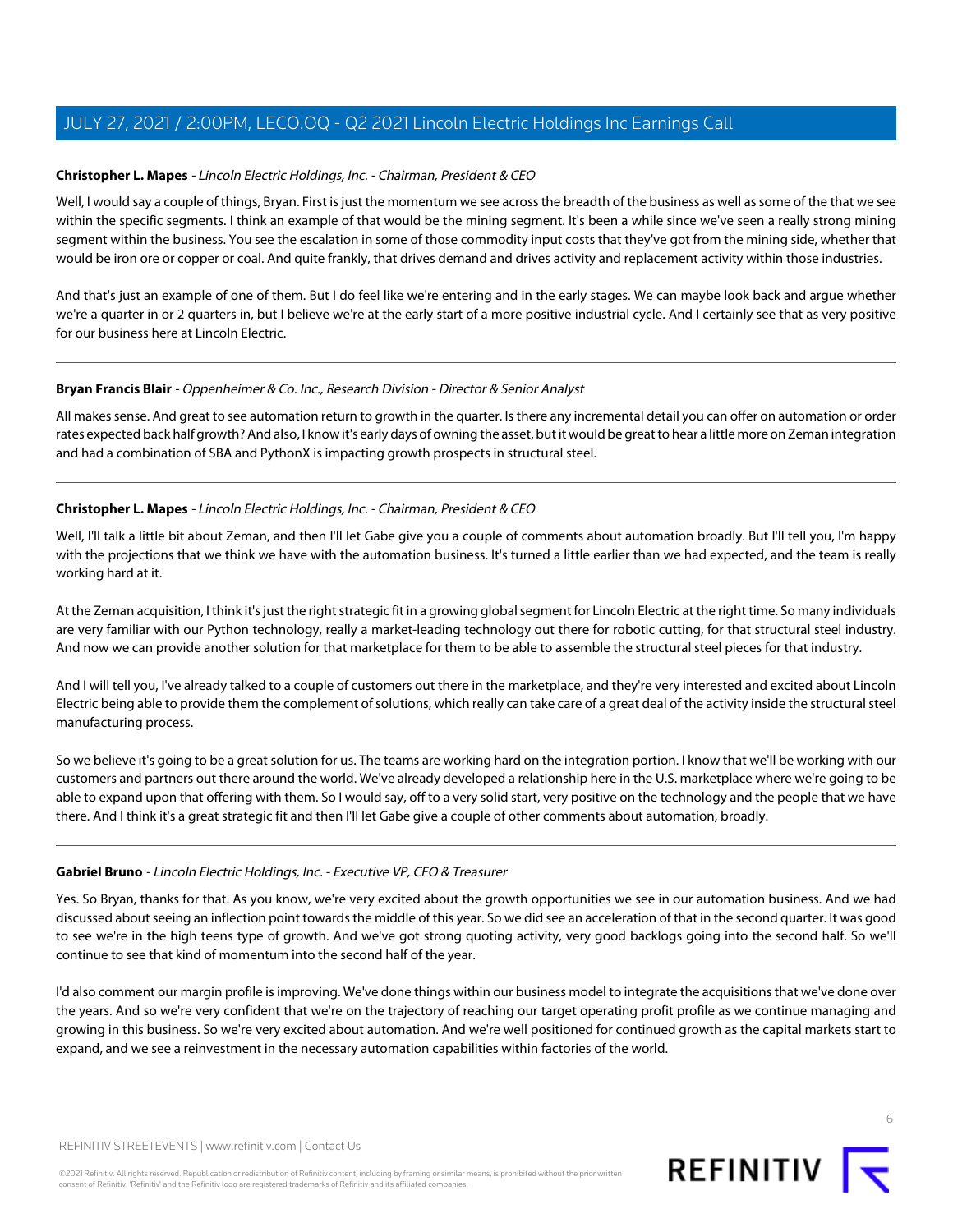## **Operator**

<span id="page-6-0"></span>Your next question comes from the line of Mig Dobre with Baird.

#### **Mircea Dobre** - Robert W. Baird & Co. Incorporated, Research Division - Senior Research Analyst

This is Mig Dobre. I wanted to ask a couple of questions on international. And I guess the first one, performance here, both volume and pricing quite a bit better than what I would have guessed. So 2 parts to my question. First, when I'm looking from a pricing standpoint, I obviously understand that input cost commodity price has gone higher, but this is the strongest pricing I've seen in international for far back as my model goes.

So I'm wondering if you're doing something different or if there's something sort of different in the environment now in your international business than maybe prior inflationary periods?

And then the second question is on volumes. It looks like in International, now you're running -- your volume is basically back to pre-COVID levels, back to 2019 levels. And I'm curious as to how you're sort of seeing the business progress here. Because it seems like you're picking up a little bit quicker in International than the Americas. So I'm wondering if there's some difference here that we need to be aware of.

## **Christopher L. Mapes** - Lincoln Electric Holdings, Inc. - Chairman, President & CEO

Well, Mig, I'll start. And I think the first piece is, we've been talking to you and others about our continued expectations of improvements in the International business. And part of that improvement was a requirement of us to get better at managing that piece of the business, part of that was some system implementation that we needed to get across the portfolio.

Because I would tell you that one of the key elements of us managing some of the challenges that you have out there in an inflationary market like this is getting the right tools in place and then making sure that our teams are utilizing those tools and managing that process. And we have been very good at that at Lincoln Electric in general, but maybe not as good at that in that particular market. And we are making those improvements, and I'm excited about the work that the team is doing there on that. So I would tell you that a portion of that is just, quite frankly, process-driven.

Second thing I would tell you is we've been talking about going back out and making the improvements in the broad business to regain some of the customers and some of the relationships that may be during the integration over the last couple of years that were mitigated. And I think we're seeing that. We're seeing strong performance from the teams, especially in the European marketplace for us to be able to generate the improvements we're seeing in International at this point.

So a really solid quarter. We need to show consistency with that type of performance. I believe that we will, obviously, there is some seasonality associated with a portion of that in international markets that will be out there in Q3. But very excited about making this initial target and evaluating exactly then where we think we can take this area of our business as we're moving towards the end of the year and into 2022.

## **Mircea Dobre** - Robert W. Baird & Co. Incorporated, Research Division - Senior Research Analyst

Okay. That's helpful, Chris. And you anticipated where I was going to go with my follow-up. I guess margins were quite good, as you pointed out here. And I'm wondering on the sustainability of this margin, as I'm thinking about the back half of the year, especially within the context of the seasonality that you talked about.

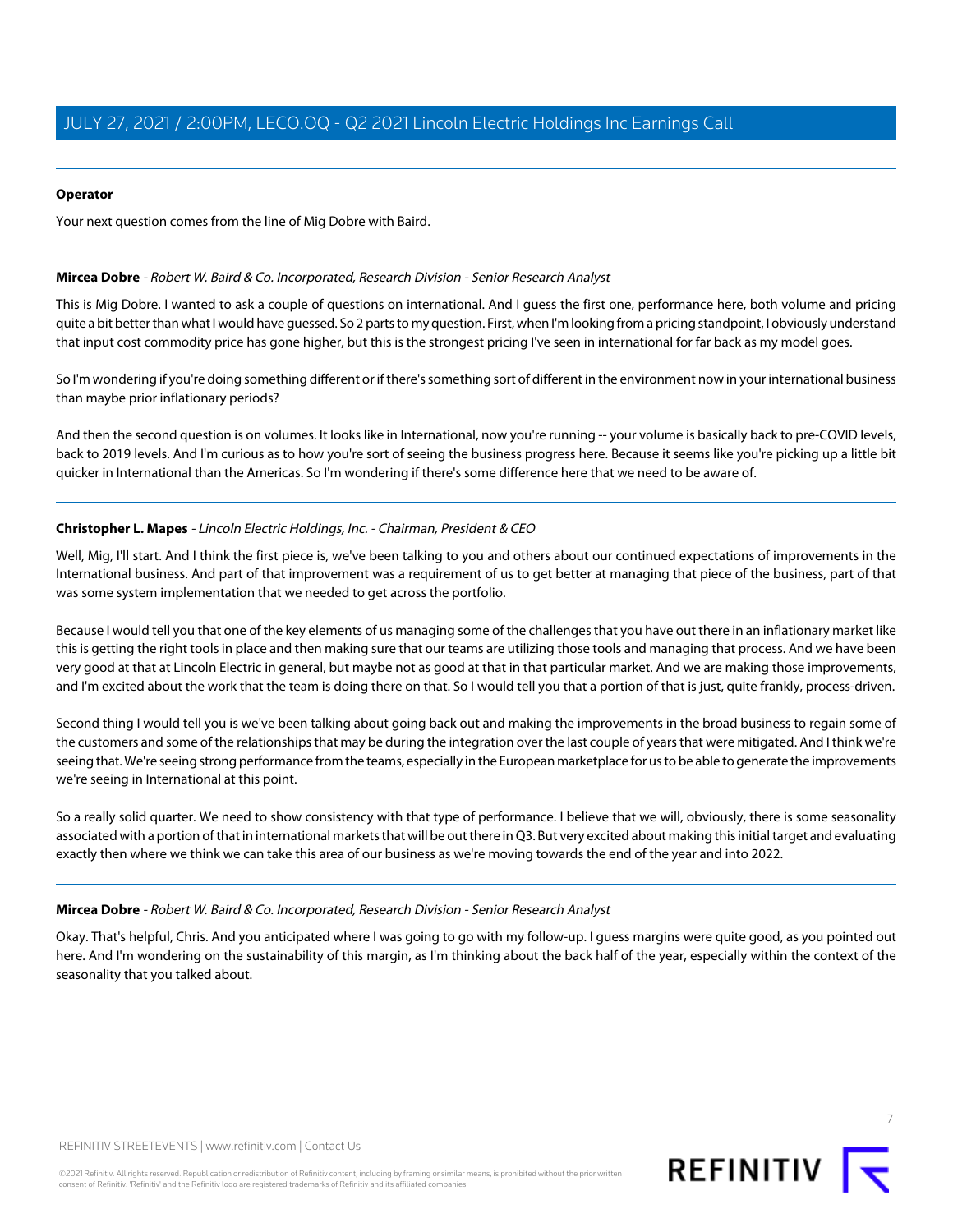## **Christopher L. Mapes** - Lincoln Electric Holdings, Inc. - Chairman, President & CEO

Yes. Look, I would tell you that we expect to see seasonality. And then the one thing, which I believe is just probably a little more opaque, a little bit more of a wildcard in the business. And this isn't just an International comment, it's probably a comment even across the Americas business. It's very difficult to get a feel for exactly what type of summer shutdowns we may see in various segments across the world.

I hear everything from some people saying, look, there could be supply chain challenges maybe in automotive around chips, and maybe they might extend some activity. And then I also hear that many customers are also worried about the backlogs they have, and they may actually try to actually work through portions of those windows. And it's more difficult for us at this point in the cycle maybe to get a good handle on it.

I would expect normal seasonality. But I will share with you, we believe that we've made structural improvements in that business, and we expect to maintain those double-digit margins as we're moving through the rest of the year and then identifying what should be the next step improvement for that International business as we're moving into 2022.

#### **Operator**

<span id="page-7-0"></span>Your next question comes from the line of Steve Barger with KeyBanc Capital Markets.

## **Robert Stephen Barger** - KeyBanc Capital Markets Inc., Research Division - MD & Equity Research Analyst

Looks like 2021 revenue probably gets back nicely above 2018 and 2019 of just over \$3 billion with price and volume as strong as they are along with the structural cost actions you talked about. Do you think this year's gross margin can get back to the 33.5% of last year or even the 34% from 2018?

## **Gabriel Bruno** - Lincoln Electric Holdings, Inc. - Executive VP, CFO & Treasurer

Yes. Steve, thanks for that question. One of the dynamics, obviously, is the mix of business and also price/cost. But we're pretty confident that we'll continue to manage price costs. And whether or not we exceed the gross profit profile going back to 2018, that's yet to be seen with the growth up in the financials, but we'll continue to manage price cost in a neutral level.

## **Christopher L. Mapes** - Lincoln Electric Holdings, Inc. - Chairman, President & CEO

Yes. And Steve, this is Chris. Look, I know your comment was centered on gross margins, which I can assure you, we're very focused on them. But I will tell you, what excites me about the business as we see the momentum in the business, yet I still believe strongly we've got 2 areas of the business that will continue to improve as we drive those strategic initiatives. And that's getting the automation business up to the average target margins that we have for the company and the higher standard strategy. That should be able to provide us with some margin lift.

And as I mentioned in the earlier question, although we've achieved the first level within our International business, we certainly expect over the next several quarters to identify how we make further improvement. So I see those 2 areas of the business still as a catalyst for continued margin improvement for the business as we work through the next several quarters.

#### **Robert Stephen Barger** - KeyBanc Capital Markets Inc., Research Division - MD & Equity Research Analyst

It's a good comment on the automation business. And I know the team is working hard to keep up right now across all product lines. But as you look at the bigger secular trends. How do you drive growth in the automation business? Are there opportunities to expand the material handling aspects further from the welding cell itself? Or just how do you see that playing out?



8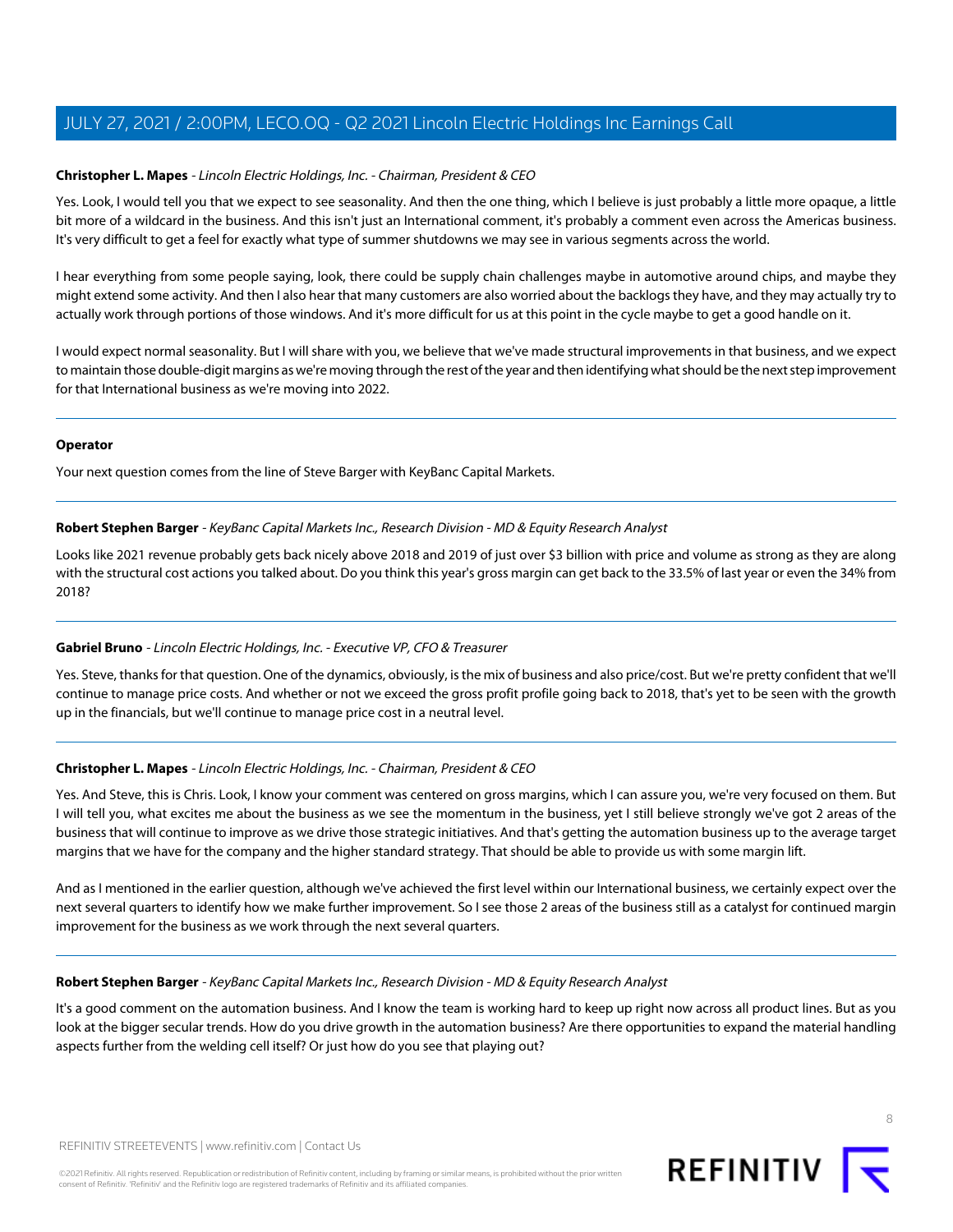## **Christopher L. Mapes** - Lincoln Electric Holdings, Inc. - Chairman, President & CEO

Yes. That's a great question, Steve. And I would tell you, I believe we've already made that step that at the end of the day, many of the processes and solutions or content within the cells that we're providing are already outside just the core welding expertise that we can provide. So that is one element of it.

But I will tell you, when I think about those broad secular trends, I don't think that the pandemic the challenges associated with the pandemic have done anything except accelerate that trend. And when we think about challenges associated with labor, challenges associated with supply chain, many people, especially in this market with the low cost of capital that's out there are going to quickly think about automation.

And I believe they're going to do that because I know that's what we're doing within our own business. So I believe that what we've had to manage through over the last 18 months or so only reiterates the confidence that we have in the automation business. And I believe it will just continue to be a larger and larger portion of our portfolio as we look at driving it to the higher standard strategy that we're trying to execute in 2025, of that being nearly \$1 billion business for us with inside the portfolio.

## **Robert Stephen Barger** - KeyBanc Capital Markets Inc., Research Division - MD & Equity Research Analyst

Yes. I think just one quick one on that. Are you back to mid-teen-ish percent of automation relative to the total top line? Or is it still a little light?

**Gabriel Bruno** - Lincoln Electric Holdings, Inc. - Executive VP, CFO & Treasurer

No. That's about right, Steve. That's our run rate currently, yes.

## <span id="page-8-0"></span>**Operator**

Your next question comes from the line of Dillon Cumming with Morgan Stanley.

## **Dillon Gerard Cumming** - Morgan Stanley, Research Division - Research Associate

Not to kind of beat a dead horse on automation here. But Chris, you obviously sound a lot more confident in the M&A pipeline. I think you changed the language in the slide deck from acquisition to [fertilize] that word, just curious, in terms of your confidence in the pipeline now, do you feel like something is more imminent? And if so, I guess is that more focused on the automation side of the portfolio versus the legacy Welding business?

## **Christopher L. Mapes** - Lincoln Electric Holdings, Inc. - Chairman, President & CEO

Well, we certainly are focused in both areas, Dillon. We've said obviously, to get the -- to execute on the higher standard strategy. We need to have an acquisition execution component of that. I certainly like the automation business, executing on the Zeman acquisition, shows you our interest in continuing to deploy capital in that area.

But there are also areas in core welding. I think that one of the reasons why we're amplifying that is it's a requirement. It's something we know we need to execute on our long-term strategy. And quite frankly, our M&A pipeline is very active. So we're confident that with that and our ability to utilize our balance sheet. I love our investment profile. We should be able to identify and execute on those opportunities for our long-term strategy.

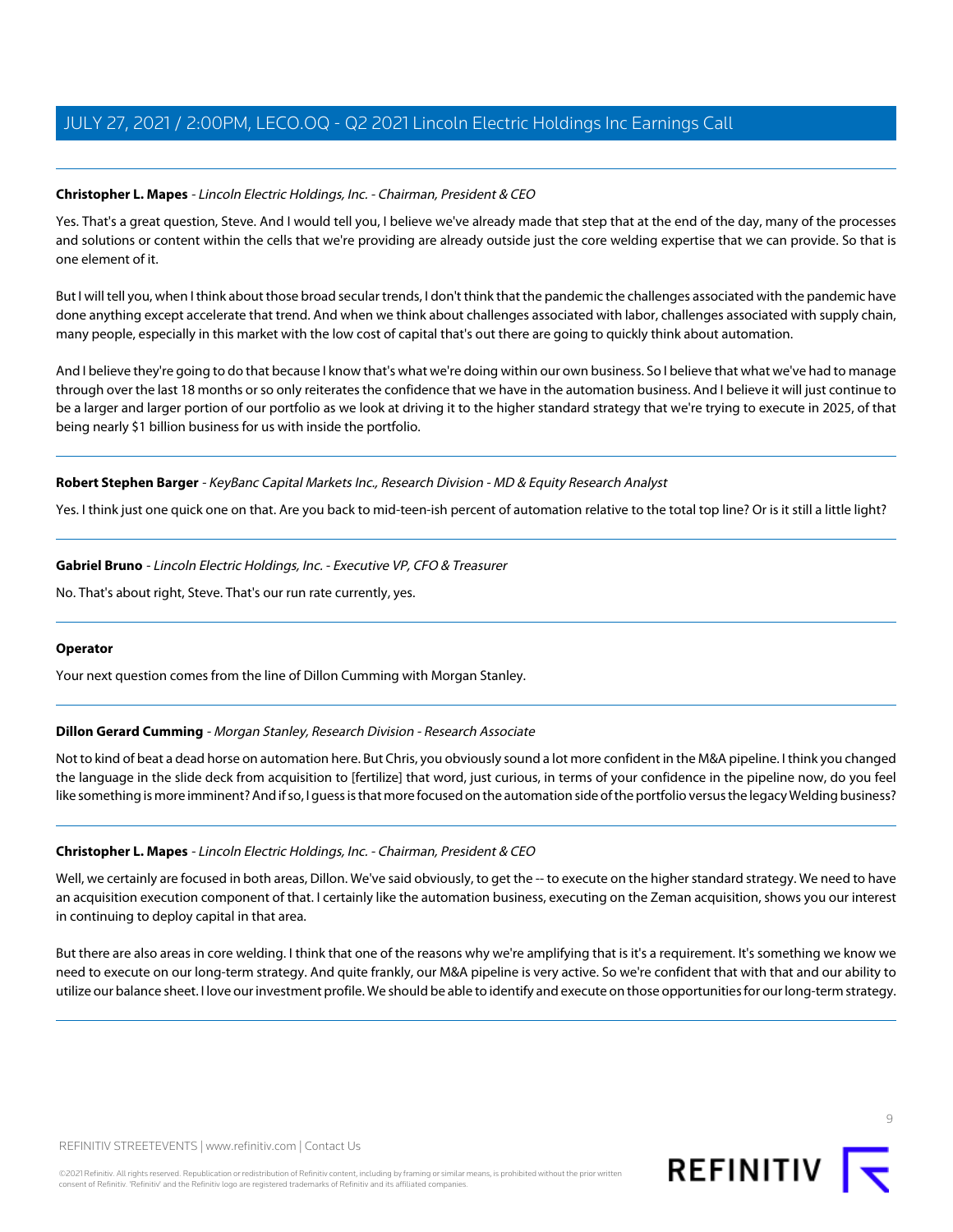#### **Dillon Gerard Cumming** - Morgan Stanley, Research Division - Research Associate

Okay. Got that. And maybe just one question on the end market kind of outlook. Obviously, infrastructure is already kind of growing in the double-digit rate. So it seems like that business is improving nicely. But just curious, like in your conversations with customers and the kind of I guess backlog and quoting activity that you're kind of seeing on that side of the business.

Do you get the sense that your customers are actually positioning for a build by year-end? Or do you feel like they're just kind of willing to invest kind of ahead of any infrastructure package in the U.S.?

## **Christopher L. Mapes** - Lincoln Electric Holdings, Inc. - Chairman, President & CEO

Look, I'm not getting a feel that we've got anybody doing any build. I'm not getting a feel that there's any front running associated with that particular type of opportunity. I think that, quite frankly, that would be another catalyst for us within the business. But I can't tell you that when I think about the business or the conversations I have with our customers that we've had people that are trying to get ahead of that by accelerating activity into their business. I see the infrastructure build as a potential additional opportunity for us as it relates to the demand profile for the business.

The other thing I would share as it relates to that question, I think the other challenge associated with that is the supply chain challenges that the industries are having. So our customers are having these supply chain challenges also mitigate some of their abilities to be able to, maybe move as quickly as they would like. So it actually may elongate out some of that demand. But I don't think there's any early activity on infrastructure.

#### **Operator**

<span id="page-9-0"></span>Your next question comes from the line of Nathan Jones with Stifel.

#### **Adam Michael Farley** - Stifel, Nicolaus & Company, Incorporated, Research Division - Analyst

This is Adam Farley on for Nathan. Now, why don't we go back to employee costs. Can you provide some color on what you're seeing there? Is it increased wages, finding new employees to add? And then similarly, could you talk about maybe the labor [quo] on the...

#### **Gabriel Bruno** - Lincoln Electric Holdings, Inc. - Executive VP, CFO & Treasurer

Adam -- you're kind of breaking up a little bit, Adam. But I think you're just asking to add some color on employee costs and trends. And just comment, as we've talked previously, our run rate for expectations on increases, merit ranges and otherwise, about \$12 million annually. We're pretty much on track with that. Our incentive compensation is also a key driver. We were at about \$17 million higher for the 6 months. We expect about \$35 million currently in the profile of our business.

So we're running very much on track to where our expectations were as -- based on our last conversations. And I just comment that we did mention our incremental margins in the higher 20s. That builds into all those considerations, employee cost, incentive comp and otherwise.

#### **Adam Michael Farley** - Stifel, Nicolaus & Company, Incorporated, Research Division - Analyst

Okay. That's helpful. Maybe on supply chain, are you seeing any impacts from supply chain constraints on the ability to ship to customers on time? Could you be realizing higher revenue if the supply chain allowed it?

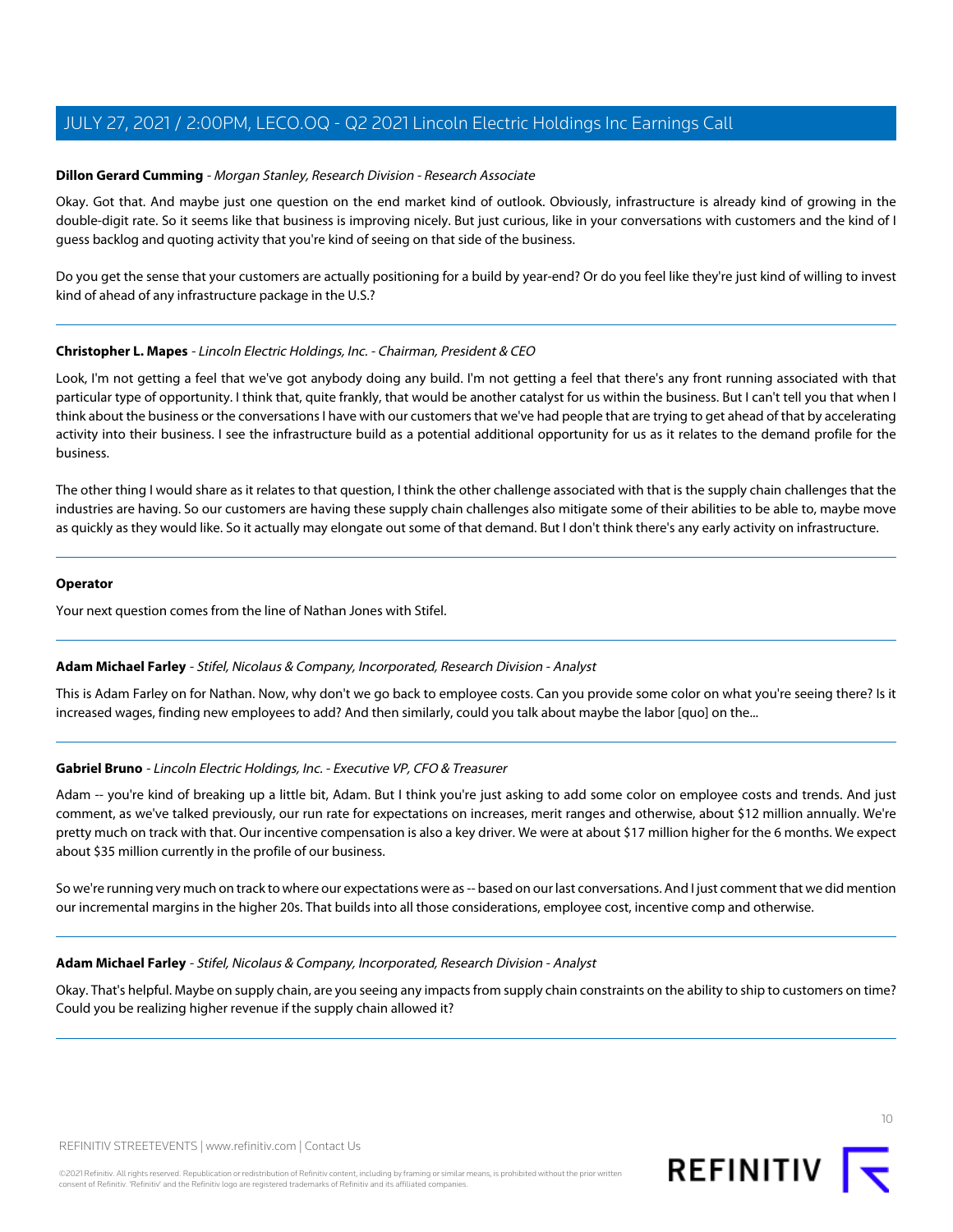## **Christopher L. Mapes** - Lincoln Electric Holdings, Inc. - Chairman, President & CEO

Yes. Look, I think there's no question that if our supply chain was completely optimized at this point, we probably would have been able to move part of that backlog out to the marketplace. So the answer to that would be yes. The amount of that maybe is not as easy for me to give you a data point. But there's no question in my mind that if supply chains had been optimized, we probably would have been able to have more revenue in the quarter as we'd move those products into the marketplace.

#### **Operator**

(Operator Instructions)

<span id="page-10-0"></span>Your next question comes from the line of Walter Liptak with Seaport.

## **Walter Scott Liptak** - Seaport Research Partners - MD & Senior Industrials Analyst

I wanted to just ask a couple of follow-ons. The first one on the infrastructure bill, it looks like it could happen. Do you guys have any insight into what that might mean for some of your markets, your customers, your construction markets, et cetera? Like is there -- does anybody really have -have there been any good studies, I guess, that you've seen about what the infrastructure bill might do for you?

## **Christopher L. Mapes** - Lincoln Electric Holdings, Inc. - Chairman, President & CEO

No. I'll tell you, Walt. That's a great question. We've talked about it internally and obviously talked with a host of market participants about that piece. Remember that about 15% to 20% of our revenue are exposed into that particular segment. So it obviously can be significant enough that it has an impact for us.

But we're really waiting to see more specifics around the bill and exactly how and when those dollars would come to the marketplace if the bill moves forward. But in general, we recognize there could be a real favorable catalyst for us if we see that bill passed here before the end of the year as long as it's passed in a manner, which actually is talking about physical infrastructure improvements.

## **Walter Scott Liptak** - Seaport Research Partners - MD & Senior Industrials Analyst

Okay. All right. Great. And then just a follow- on the earlier questions about the summer shutdowns and the seasonality. And I wonder if you could talk a little bit just about what you're hearing from your customers in the U.S. and in Europe about the summer shutdowns? Because I've heard from a couple of companies that they're going to shutdown early in the third quarter and let the supply chains catch up, and then they're hoping that they could run all out going into the end of the year and not take as long or even any winter shutdown. Is that what you're referring to? Or was that something else around the seasonality?

## **Christopher L. Mapes** - Lincoln Electric Holdings, Inc. - Chairman, President & CEO

Walt, that's exactly the challenge. I said from customer to customer, from segment to segment, it all sounds a little bit different right now. I mean some of the automotive companies that we know have more challenges associated with some of the power electronics and the chips in their production process. We've heard some individuals talking about potentially longer shutdowns in the summer. We've had some talk about, quite frankly, trying to accelerate pieces in other segments. So it's -- right now it's just very difficult for us to get a handle on what the shutdown activity may look like in the third quarter or, if quite frankly, someone were to make decisions around longer shutdowns in the fourth quarter.



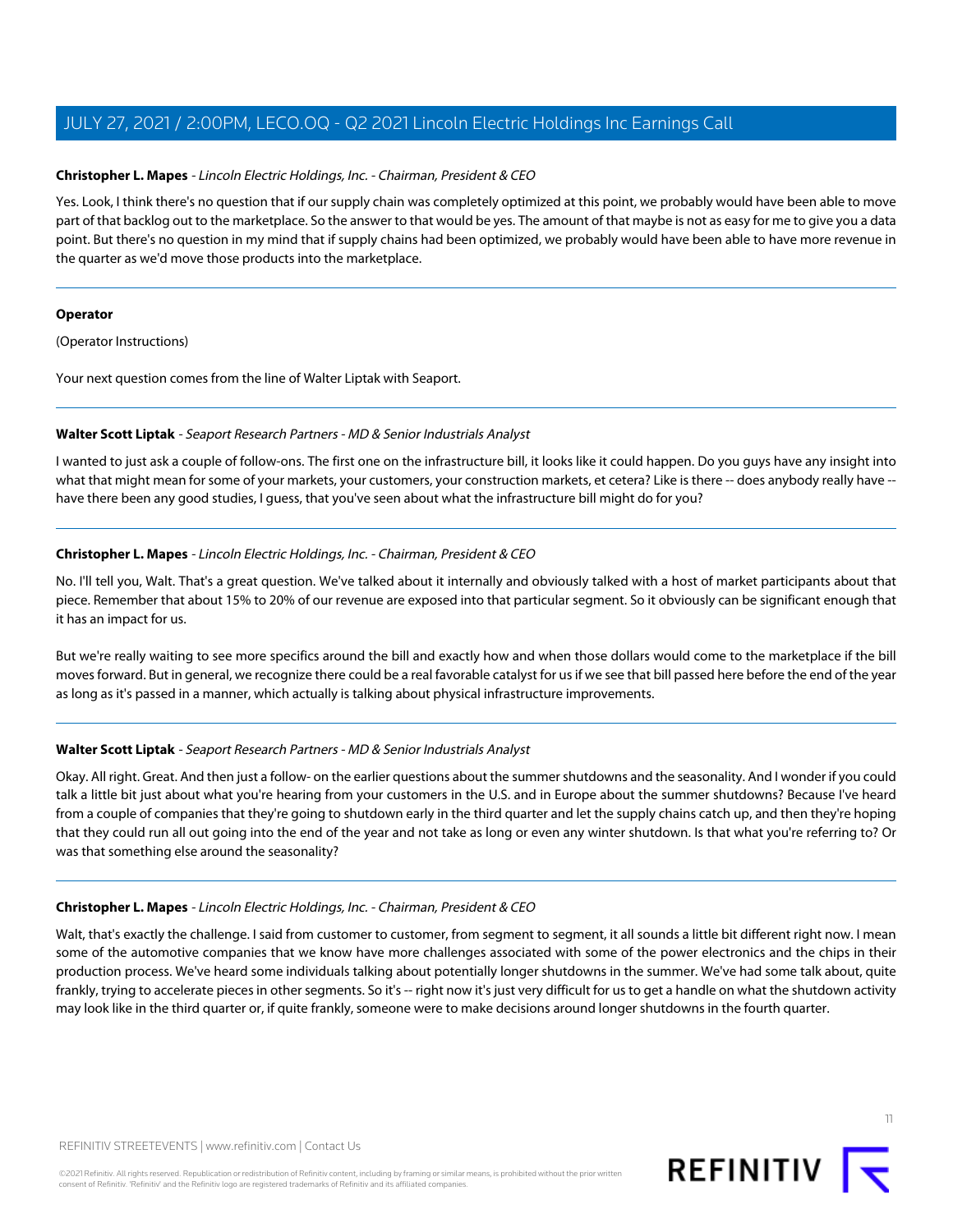But I know this, that at the end of the day, that may create a slight level of choppiness. But it's not going to stop the momentum that we see within the business broadly or in the demand profiles in these industries. And we'll just have to work with our customers and evaluate that as we're moving through the quarter.

#### **Walter Scott Liptak** - Seaport Research Partners - MD & Senior Industrials Analyst

Okay. Did you -- in July, did you see any of that choppiness as maybe some customers took the early shutdown?

#### **Christopher L. Mapes** - Lincoln Electric Holdings, Inc. - Chairman, President & CEO

Only a couple, and I wouldn't say that it's material across the entire portfolio. Of course, as you know, on an international basis, most of that occurs in the latter part of the quarter versus the July window.

#### **Operator**

And our final question comes from the line of Steve Barger with KeyBanc Capital Markets.

#### **Robert Stephen Barger** - KeyBanc Capital Markets Inc., Research Division - MD & Equity Research Analyst

Chris, the pricing strength obviously reflects the big steel price increase in the market. Our steel analyst expects more capacity is going to come online, maybe imports pick up and service centers are getting restocked which will bring steel costs back down. So, a, do you expect lower steel in the back half? And how would that play out for you?

## **Christopher L. Mapes** - Lincoln Electric Holdings, Inc. - Chairman, President & CEO

Well, I'll tell you, Steve. I know that it looks like our steel costs at Lincoln Electric are going to be slightly higher in the third quarter than they were in the second quarter. So if those elements are starting to impact the marketplace, we're not seeing them in the execution of running the business on a global basis moving into Q3. So look, I've read some of the same things that your team may be talking about, but they just haven't started to materialize yet.

Obviously, if we were to start to see major reductions, then we'd be working with our customers and understanding exactly how and when that would flow through our business to be able to support them. But right now, we're not seeing that type of activity. And again, Q3 steel price is slightly higher than Q2 steel prices for Lincoln Electric.

#### **Robert Stephen Barger** - KeyBanc Capital Markets Inc., Research Division - MD & Equity Research Analyst

Understood. And then for the 5 years before 2020, Harris margin averaged 12.2%. And obviously, that stepped up with volume and price and cost cuts last year, and it's running ahead again this year. Do you think the new upcycle normal for Harris is mid-teen? Or can it run to high teens? And what happens if precious metals moderate?

#### **Christopher L. Mapes** - Lincoln Electric Holdings, Inc. - Chairman, President & CEO

Yes. Steve, I would tell you that we were always talking to our teams inside of Lincoln Electric, much like we were talking to our automation teams that we expected them to get to our targeted average in our higher standard strategy, which you know is around that 15% target. So we believe they're doing the things to be able to continue to operate at that level. There are some mix challenges inside that business.